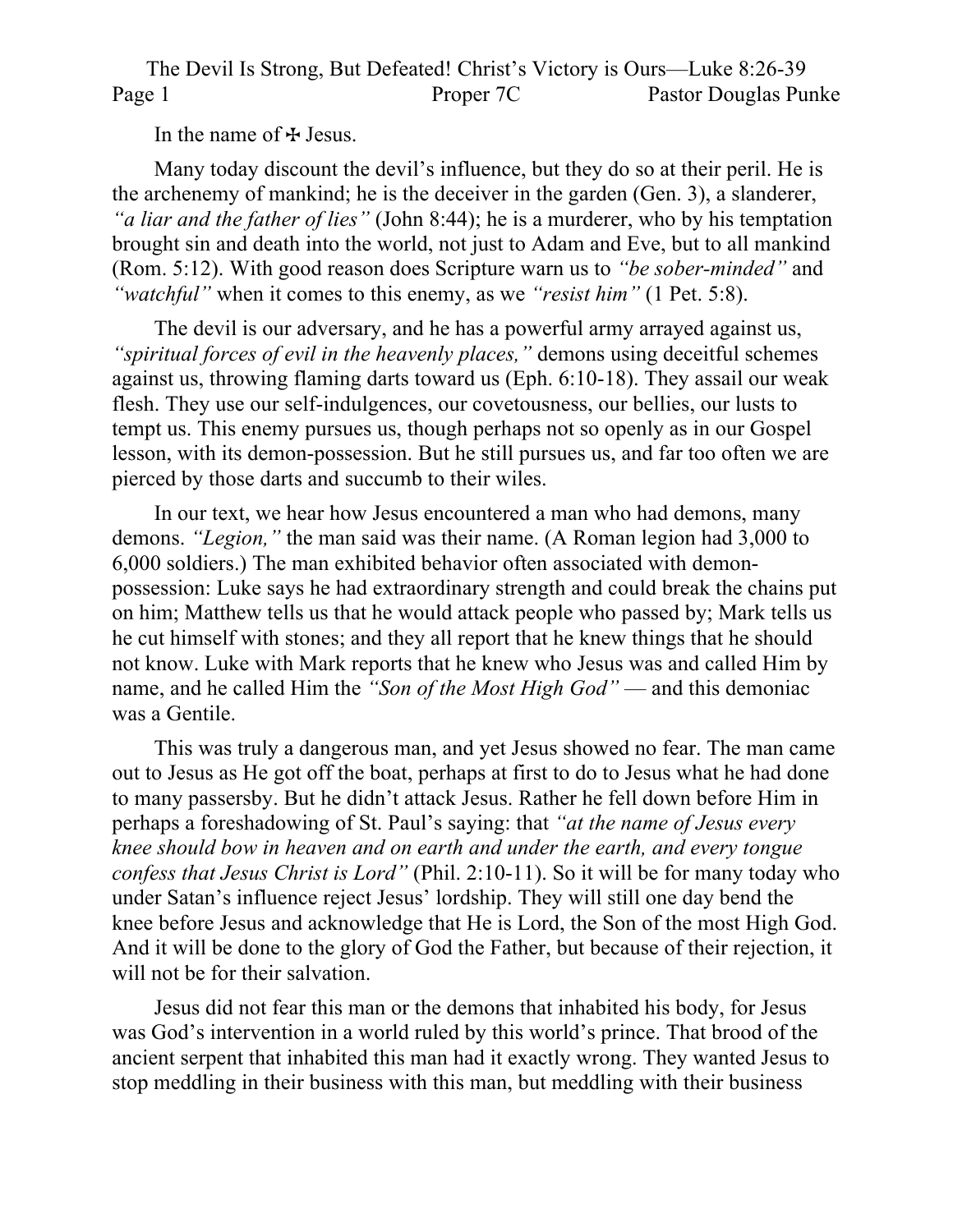The Devil Is Strong, But Defeated! Christ's Victory is Ours—Luke 8:26-39 Page 2 Proper 7C Pastor Douglas Punke was exactly why Jesus came as the offspring of woman. Jesus was born of woman to redeem this man and the rest of mankind burdened by sin, death, and Satan.

God had promised it long ago. *"I will put enmity between you and the woman, and between your offspring and her offspring"* (Gen. 3:15). Jesus was that offspring, who from the flesh of His mother Mary partook of our *"flesh and blood*" so that He might also take on the curse of being under the law —sin and death. Jesus was cursed further by being hanged from the tree of the cross unto death (Gal. 3:10, 13), but this so that by dying *"he might destroy the one who has the power of death, that is, the devil."* By this death, would the serpent's head be crushed (Gen. 3:16); by this death and subsequent resurrection would we be delivered from the fear of death that enslaves us (Heb. 2:14-15).

What Jesus therefore did for this man, intervening in his life by sending the demons off into a herd of pigs that rushed down the steep bank into the lake and perished, was but a foretaste of His intervention as the atoning sacrifice of the sins of the world. This defeat of Satan's minions was but a foretaste of the Stronger man's binding of the strong man, that He might plunder his house. "He's judged; the deed is done" (LSB656:3).

It is done, *"finished,"* accomplished (John 19:30), but that doesn't mean that the devil is not still a strong enemy. He is still. Luther called him "the old evil foe," and reminds us that with "Deep guile and great might" he fights against us. "On earth is not his equal" (LSB656:1). Thus, we prayed as we sang last Sunday: "Keep us from the evil one; Uphold our faith most holy. And let us trust Thee solely With humble hearts and lowly. Let us put God's armor on, With all true Christians running Our heav'nly race and shunning The devil's wiles and cunning" (LSB505:1).

Let us consider what Jesus has done for us. Certainly He has defeated our enemies by His cross and resurrection, but He has united us in His victory by our baptism. The unclean spirit in us was cast out, and it was drowned in the baptismal waters along with ours sins. The way was prepared for the Holy Spirit to come and make His home in us that we might walk not according to the flesh but according to the Spirit, that we might live not as those enslaved to sin, but as sons in the freedom of the Gospel.

More than that, we are privileged now to sit at Jesus' feet, and learn from Him. And from there to go out and *"declare how much God has done for you,"* which by the cleansed man's example means to proclaim *"how much Jesus has done for you.*" It begins in the home, as Jesus instructed the man. On this Father's Day, may we men especially take to heart our duty to lead our families well and to *"bring [our children] up in the discipline and instruction of the Lord"* (Eph. 6:4).